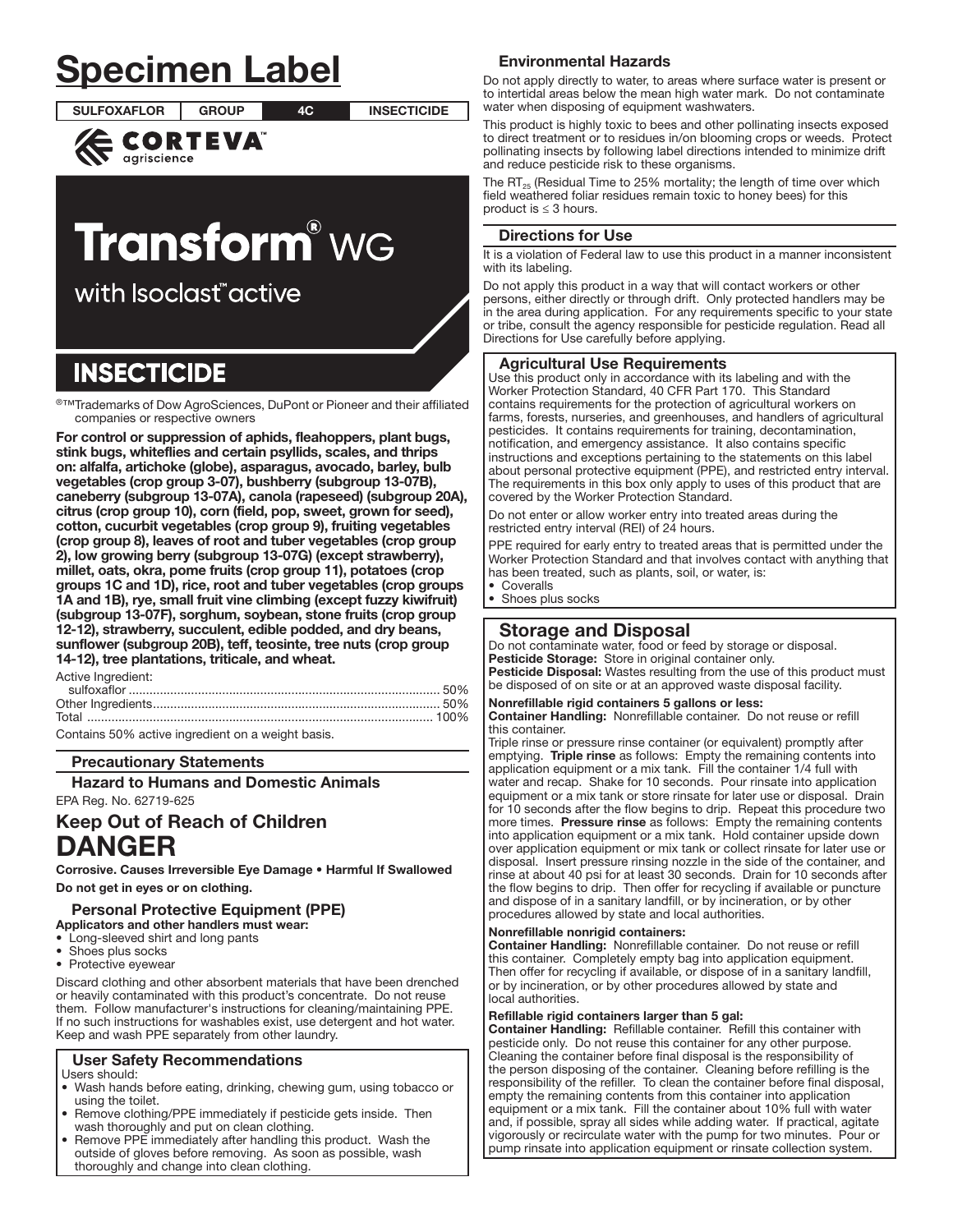## Storage and Disposal (Cont.)

Repeat this rinsing procedure two more times. Then offer for recycling if available, or puncture and dispose of in a sanitary landfill, or by incineration, or by other procedures allowed by state and local authorities.

Nonrefillable rigid containers larger than 5 gal:

Container Handling: Nonrefillable container. Do not reuse or refill this container.

Triple rinse or pressure rinse container (or equivalent) promptly after emptying. Triple rinse as follows: Empty the remaining contents into application equipment or a mix tank. Fill the container 1/4 full with water. Replace and tighten closures. Tip container on its side and roll it back and forth, ensuring at least one complete revolution, for 30 seconds. Stand the container on its end and tip it back and forth several times. Turn the container over onto its other end and tip it back and forth several times. Empty the rinsate into application equipment or a mix tank or store rinsate for later use or disposal. Repeat this procedure two more times. Pressure rinse as follows: Empty the remaining contents into application equipment or a mix tank. Hold container upside down over application equipment or mix tank or collect rinsate for later use or disposal. Insert pressure rinsing nozzle in the side of the container, and rinse at about 40 psi for at least 30 seconds. Drain for 10 seconds after the flow begins to drip. Then offer for recycling if available, or puncture and dispose of in a sanitary landfill, or by incineration, or by other procedures allowed by state and local authorities.

## Product Information

Carefully read, understand and follow label use rates and restrictions. Apply the amount specified in the following tables with properly calibrated aerial or ground spray equipment. Prepare only the amount of spray solution required to treat the measured acreage. The low rates may be used for light infestations of the target pests and the higher rates for moderate to heavy infestations. Transform® WG insecticide may be applied in either dilute or concentrate sprays so long as the application equipment is calibrated and adjusted to deliver thorough, uniform coverage. Use the specified amount of Transform WG per acre regardless of the spray volume used.

## Use Precautions

#### Integrated Pest Management (IPM) Programs

Transform WG is recommended for IPM programs in labeled crops. Apply Transform WG when field scouting indicates target pest densities have reached the economic threshold, i.e., the point at which the insect population must be reduced to avoid economic losses beyond the cost of control. Other than reducing the target pest species as a food source, Transform WG does not have a significant impact on most parasitic insects or the natural predaceous arthropod complex in treated crops, including big-eyed bugs, ladybird beetles, flower bugs, lacewings, minute pirate bugs, damsel bugs, assassin bugs, predatory mites or spiders. The feeding activities of these beneficials will aid in natural control of other insects and reduce the likelihood of secondary pest outbreaks. If Transform WG is tank mixed with any insecticide that reduces its selectivity in preserving beneficial predatory insects, the full benefit of Transform WG in an IPM program may be reduced.

## Resistance Management Recommendations:

Transform WG contains a Group 4C insecticide.

To delay development of insecticide resistance, the following practices are recommended:

- Adopt an integrated pest management program, for insecticide use that includes scouting, uses historical information related to pesticide use, crop rotation, record keeping, and which considers cultural, biological and other chemical control practices.
- Monitor after application for unexpected target pest survival. If the level of survival suggests the presence of resistance, consult with your local university specialist or certified pest conrol advisor.
- Contact your local extension specialist, certified crop advisors for any additional presticide resistance-management and/or IPM recommendations for the specific site and pest problems in your area.
- For further information or to report suspected resistance, you may contact your company representative by calling 800-258-3033.

## Mixing Directions

#### Application Rate Reference Table

| <b>Application Rate of Transform WG</b><br>(oz/acre) | <b>Active Ingredient Equivalent</b><br>(Ib ai/acre) |
|------------------------------------------------------|-----------------------------------------------------|
| 0.75                                                 | 0.023                                               |
|                                                      | 0.031                                               |
| 1.5                                                  | 0.047                                               |
| 1.75                                                 | 0.055                                               |
| 2.25                                                 | 0.071                                               |
| 2.75                                                 | 0.086                                               |

#### Transform WG – Alone

Fill the spray tank with water to about 1/2 of the required spray volume. Start agitation and add the required amount of Transform WG. Continue agitation while mixing and filling the spray tank to the required spray volume. Maintain sufficient agitation during application to ensure uniformity of the spray mix. Do not allow water or spray mixture to back-siphon into the water source.

#### Transform WG - Tank Mix

It is the pesticide user's responsibility to ensure that all products are registered for the intended use. Read and follow the applicable restrictions and limitations and directions for use on all product labels involved in tank mixing. Users must follow the most restrictive directions for use and precautionary statements of each product in the tank mixture.

When tank mixing Transform WG with other materials, conduct compatibility test (jar test) using relative proportions of the tank mix ingredients prior to mixing ingredients in the spray tank. If foliar fertilizers are used, the jar test should be repeated with each batch of fertilizer utilizing the mixing water source. Vigorous, continuous agitation during mixing, filling and throughout application is required for all tank mixes. Sparger pipe agitators generally provide the most effective agitation in spray tanks. To prevent foaming in the spray tank, avoid stirring or splashing air into the spray mixture.

Mixing Order for Tank Mixes: Fill the spray tank with water to 1/4 to 1/3 of the required spray volume. Start agitation. Add different formulation types in the order indicated below, allowing time for complete dispersion and mixing after addition of each product. Allow extra dispersion and mixing time for dry flowable products.

Add different formulation types in the following order:

- 1. Transform WG and other water dispersible granules
- Wettable powders
- 3. Suspension concentrates and other liquids

Maintain agitation and fill spray tank to 3/4 of total spray volume. Then add:

- 4. Emulsifiable concentrates and water-based solutions
- 5. Spray adjuvants, surfactants and oils
- 6. Foliar fertilizers

Finish filling the spray tank. Maintain continuous agitation during mixing, final filling and throughout application. If spraying and agitation must be stopped before the spray tank is empty, the materials may settle to the bottom. Settled materials must be resuspended before spraying is resumed. A sparger agitator is particularly useful for this purpose.

Premixing: Dry and flowable formulations may be premixed with water (slurried) and added to the spray tank through a 20 to 35 mesh screen. This procedure assures good initial dispersion of these formulation types.

#### Application Directions Restrictions: Not for Residential Use

Do not apply Transform WG to edible plants/crops in greenhouses. Do not treat seedling plants grown for transplant in greenhouses, shade houses, or field plots.

Proper application techniques help ensure thorough spray coverage and correct dosage for optimum insect control. Apply Transform WG as a foliar spray at the rate indicated for target pest. The following directions are provided for ground and aerial application of Transform WG. Attention should be given to sprayer speed and calibration, wind speed, and foliar canopy to ensure adequate spray coverage.

#### Spray Drift Management

Wind: To reduce off-target drift and achieve maximum performance, apply when wind velocity favors on-target product deposition (approximately 3-10 mph). Do not apply when wind speed exceeds 10 mph as uneven spray coverage and drift may result.

Temperature Inversions: Do not make ground or aerial applications during a temperature inversion. Temperature inversions are characterized by stable air and increasing temperatures with height above the ground. Mist or fog may indicate the presence of an inversion in humid areas. The applicator may detect the presence of an inversion by producing smoke and observing a smoke layer near the ground surface.

Droplet Size: Use only medium or coarser spray nozzles (for ground and non-ULV aerial application) according to ASABE (S-572.1) definition for standard nozzles. In conditions of low humidity and high temperatures, applicators should use a coarser droplet size except where indicated for specific crops.

#### Ground Application

To prevent drift from groundboom applications, apply using a nozzle height of no more than 4 feet above the ground or crop canopy. Shut off the sprayer when turning at row ends.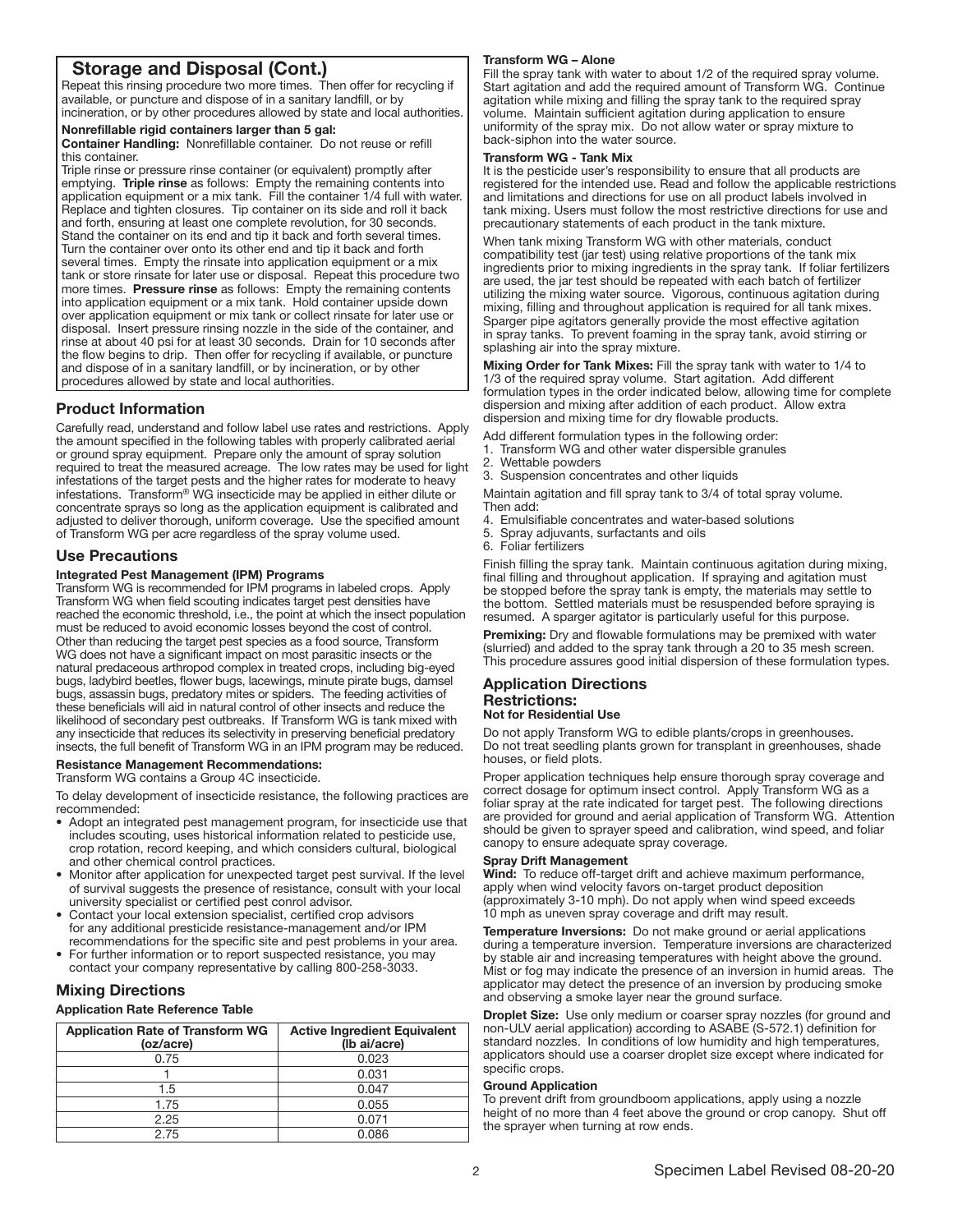#### Row Crop Application

Use calibrated power-operated ground spray equipment capable of providing uniform coverage of the target crop. Orient the boom and nozzles to obtain uniform crop coverage. Use a minimum of 5 to 10 gallons per acre, increasing volume with crop size and/or pest pressure. Use hollow cone, twin jet flat fan nozzles or other atomizer suitable for insecticide spraying to provide a fine to coarse spray quality (per ASABE S-572.1, see nozzle catalogs). Under certain conditions, drop nozzles may be required to obtain complete coverage of plant surfaces. Follow manufacturer's specifications for ideal nozzle spacing and spray pressure. Minimize boom height to optimize uniformity of coverage and maximize deposition (optimize on-target deposition) to reduce drift.

#### Orchard/Grove Spraying Application

Dilute Spray Application: This application method is based upon the premise that all plant parts are thoroughly wetted. To determine the number of gallons of dilute spray required per acre, contact your state agricultural experiment station, certified pest control advisor, or extension specialist for assistance.

Concentrate Spray Application: This application method is based upon the premise that all the plant parts are uniformly covered with spray solution but not to the point of runoff as with a dilute spray. Instead, a lower spray volume is used to deliver the same application rate per acre as used for the dilute spray.

#### Aerial Application

Apply in a minimum spray volume of 3 gallons per acre. Mount the spray boom on the aircraft so as to minimize drift caused by wing tip or rotor vortices. Use the minimum practical boom length and do not exceed 75% of the wing span or 80% of the rotor diameter. Flight speed and nozzle orientation must be considered in determining droplet size. Spray must be released at the lowest height consistent with pest control and flight safety. Do not release spray at a height greater than 10 feet above the crop canopy unless a greater height is required for aircraft safety. When applications are made with a crosswind, the swath will be displaced downwind. The applicator must compensate for this displacement at the downwind edge of the application area by adjusting the path of the aircraft upwind. Do not apply when wind speed exceeds 10 mph.

#### Spray Adjuvants

The addition of agricultural adjuvants to sprays of Transform WG may improve initial spray deposits, redistribution and weatherability. Select adjuvants that are recommended and registered for your specific use pattern and follow their use directions. When an adjuvant is to be used with this product, Dow AgroSciences recommends the use of a Chemical Producers and Distributors Association certified adjuvant. Always add adjuvants last in the mixing process.

#### Chemigation Application – Potatoes Only

Transform WG may be applied through properly equipped chemigation systems for insect control in potatoes. Do not apply Transform WG by chemigation to other crops unless otherwise specified by a state-specific 24(c) label.

Use Directions for Chemigation: Transform WG may be applied through overhead sprinkler irrigation systems that will apply water uniformly, including center pivot, lateral move, end tow, side (wheel) roll, traveler, solid set, micro sprinkler, or hand move. Do not apply this product through any other type of irrigation system. Sprinkler systems that deliver a low coefficient of uniformity such as certain water drive units are not recommended.

For continuously moving systems, the mixture containing Transform WG must be injected continuously and uniformly into the irrigation water line as the sprinkler is moving. If continuously moving irrigation equipment is used, apply in no more than 0.25 inch of water. For irrigation systems that do not move during operation, apply in no more than 0.25 inch of irrigation immediately before the end of the irrigation cycle.

Chemigation Preparation: The following use directions are to be followed when this product is applied through irrigation systems. Thoroughly clean the chemigation system and tank of any fertilizer or chemical residues, and dispose of the residues according to state and federal laws. Flush the injection system with soap or a cleaning agent and water. Determine the amount of Transform WG needed to cover the desired acreage. Mix according to instructions in the Mixing Directions section above. Continually agitate the mixture during mixing and application.

Chemigation Equipment Calibration: In order to calibrate the irrigation system and injector to apply the mixture containing Transform WG, determine the following: 1) Calculate the number of acres irrigated by the system; 2) Calculate the amount of product required and premix; 3)

Determine the irrigation rate and determine the number of minutes for the system to cover the intended treatment area; 4) Calculate the total gallons of insecticide mixture needed to cover the desired acreage. Divide the total gallons of insecticide mixture needed by the number of minutes (minus time to flush out) to cover the treatment area. This value equals the gallons per minute output that the injector or eductor must deliver. Convert the gallons per minute to milliliters or ounces per minute if needed. Calibrate the injector system with the system in operation at the desired irrigation rate. It is suggested that the injection pump/system be calibrated at least twice before operation, and the system should be monitored during operation.

Chemigation Operation: Start the water pump and irrigation system, and let the system achieve the desired pressure and speed before starting the injector. Check for leaks and uniformity and make repairs before any chemigation takes place. Start the injection system and calibrate according to manufacturer's specifications. This procedure is necessary to deliver the desired rate per acre in a uniform manner. When the application is finished, allow the entire irrigation and injection system to be thoroughly flushed clean before stopping the system.

#### Chemigation Restrictions:

- Lack of effectiveness or illegal pesticide residues in the crop can result from non-uniform distribution of treated water.
- If you have questions about calibration, contact state extension service specialists, equipment manufacturers or other experts.
- Do not connect an irrigation system used for pesticide application (including greenhouse systems) to a public water system unless the pesticide label-prescribed safety devices for public water systems are in place with current certification. Specific local regulations may apply and must be followed.
- A person knowledgeable of the chemigation system and responsible for its operation, or under the supervision of the responsible person, shall operate the system and make necessary adjustments should the need arise and continuously monitor the injection.
- Do not apply when wind speed favors drift beyond the area intended for treatment. End guns must be turned off during the application if they irrigate nontarget areas.
- Do not allow irrigation water to collect or run off and pose a hazard to livestock, wells, or adjoining crops.
- Do not enter treated area during the reentry interval specified in the Agricultural Use Requirements section of this label unless required PPE is worn.
- Do not apply through sprinkler systems that deliver a low coefficient of uniformity such as certain water drive units.

#### Chemigation Specific Equipment Requirements:

- The system must contain an air gap or approved backflow prevention device, or approved functional check valve, vacuum relief valve (including inspection port), and low-pressure drain appropriately located on the irrigation pipeline to prevent water source contamination from back flow. Refer to the American Society of Agricultural Engineer's Engineering Practice 409 for more information or state specific regulations.
- The pesticide injection line must contain a functional, automatic, quick-closing check valve to prevent the flow of fluid back toward the injection chemical supply.
- A pesticide injection pump must also contain a functional interlock, e.g., mechanical or electrical to shut off chemical supply when the irrigation system is either automatically or manually shut down.
- The system must contain functional interlocking controls to automatically shut off the pesticide injection when the water pressure drops too low or water flow stops.
- Use of public water supply requires approval of a backflow prevention device or air gap (preferred) by both state and local authorities.
- Systems must use a metering device, such as a positive displacement injection pump (or flow meter on eductor) effectively designed and constructed of materials that are compatible with pesticides and capable of being fitted with a system interlock. An electric powered pump must meet Section 675 for "Electrically Driven or Controlled Irrigation Machines" NEC 70.
- To insure uniform mixing of the insecticide in the water line, inject the mixture in the center of the pipe diameter or just ahead of an elbow or tee in the irrigation line so that the turbulence created at those points will assist in mixing. The injection point must be located after all backflow prevention devices on the water line.
- The tank holding the insecticide mixture should be free of rust, fertilizer, sediment, and foreign material, and equipped with an in-line strainer situated between the tank and the injection point.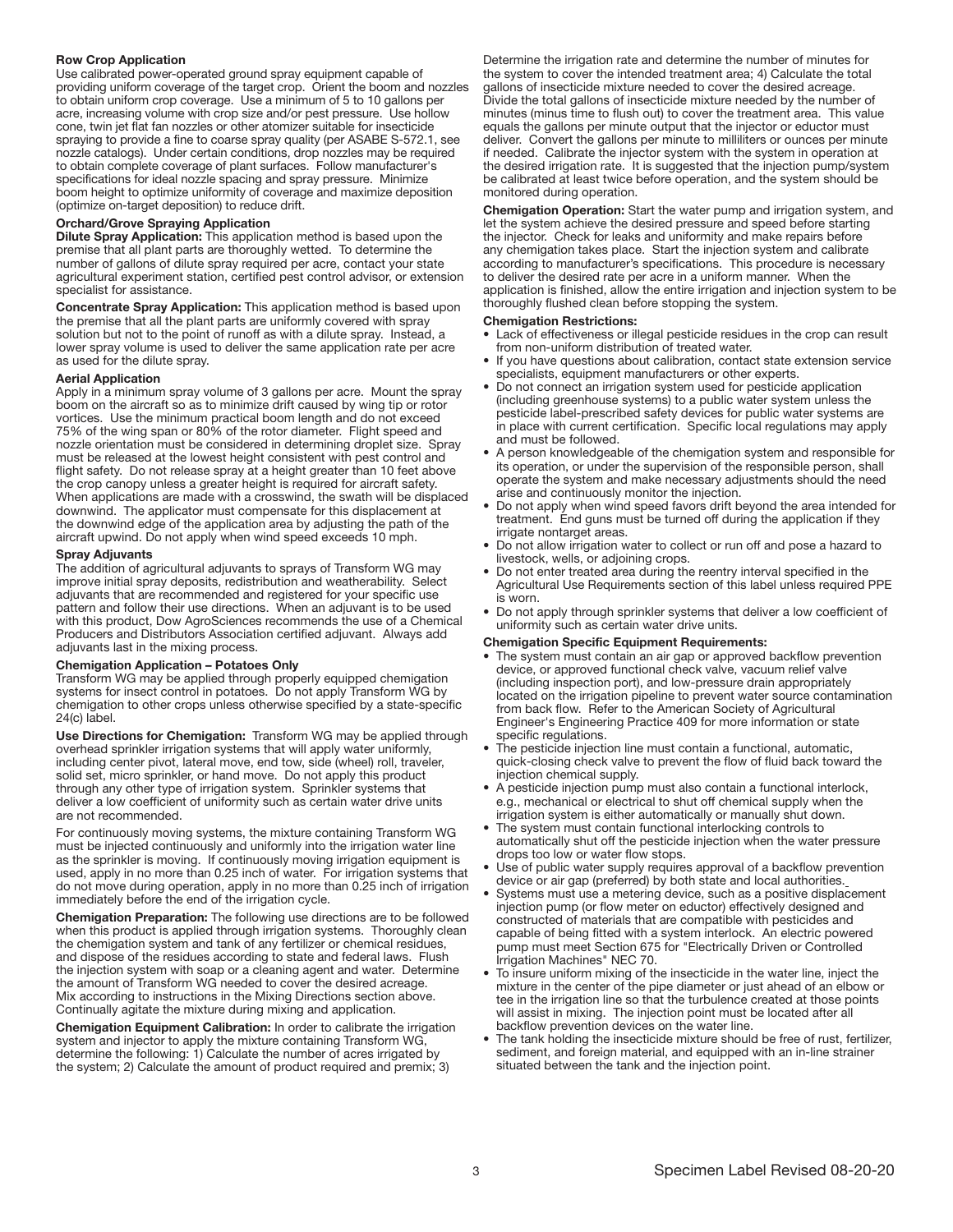## Rotational Crop Restrictions

The following rotational crops may be planted at intervals defined below following the final application of Transform WG at specified rates for a registered use. İ

| Crop                                                                                                                                                                                                                                                                                                                                                                                                                                                                                                                                                                                                                                                                                                                                                                                                                                                                                            | <b>Re-Planting Interval</b> |
|-------------------------------------------------------------------------------------------------------------------------------------------------------------------------------------------------------------------------------------------------------------------------------------------------------------------------------------------------------------------------------------------------------------------------------------------------------------------------------------------------------------------------------------------------------------------------------------------------------------------------------------------------------------------------------------------------------------------------------------------------------------------------------------------------------------------------------------------------------------------------------------------------|-----------------------------|
| Alfalfa, artichoke (globe), asparagus, avocado,<br>barley, bulb vegetables (crop group 3-07),<br>bushberry (subgroup 13-07B), caneberry<br>(subgroup 13-07A), canola (rapeseed)<br>(subgroup 20A), citrus (crop group 10), corn<br>(field, pop, sweet, grown for seed), cotton,<br>cucurbit vegetables (crop group 9), fruiting<br>vegetables (crop group 8), millet, oats,<br>okra, pome fruits (crop group 11), potatoes<br>(crop group 1C and 1D), rice, root and tuber<br>vegetables (crop group 1A and 1B), rye,<br>small-fruit vine climbing (subgroup 13-07F)<br>(except fuzzy kiwi) and low growing berries<br>(subgroup 13-07G)) (except strawberry),<br>sorghum, soybean, stone fruits (crop group<br>12-12), strawberry, succulent, edible podded<br>and dry beans, sunflower (subgroup 20B),<br>teff, teosinte, treenuts (crop group 14-12),<br>tree plantations, triticale, wheat. | no restrictions             |
| all other crops grown for food or feed                                                                                                                                                                                                                                                                                                                                                                                                                                                                                                                                                                                                                                                                                                                                                                                                                                                          | 30 days                     |

## Use Directions

#### Alfalfa

Ī Pests and Application Rates:

| <b>Pests</b>                                       | <b>Transform WG</b><br>(oz/acre)             |
|----------------------------------------------------|----------------------------------------------|
| aphids                                             | $0.75 - 1.0$<br>$(0.023 - 0.031$ lb ai/acre) |
| Tarnished plant bug<br>Western tarnished plant bug | $1.5 - 2.75$<br>$(0.047 - 0.086$ lb ai/acre) |

Ī Application Timing: Treat in accordance with local economic thresholds. Consult your company representative, cooperative extension service, certified crop advisor or state agricultural experiment station for any additional local use recommendations for your area.

Application Rate: Use a higher rate in the rate range for heavy pest populations.

#### Restrictions:

Ï

- Preharvest Interval: Do not apply within 7 days of grazing, or forage, fodder, or hay harvest.
- Minimum Treatment Interval: Do not make applications less than 7 days apart.
- Do not make more than two applications per cutting.
- Do not apply more than a total of 8.5 oz of Transform WG (0.266 lb ai of sulfoxaflor) per acre per year.

## Artichoke (globe)

## Pests and Application Rates:

| <b>Pests</b>           | <b>Transform WG</b><br>(oz/acre)              |
|------------------------|-----------------------------------------------|
| Aphids                 | $0.75 - 1.0$<br>$(0.023 - 0.031$ lb ai/acre)  |
| plant bugs             | $1.5 - 2.25$<br>(0.047 - 0.071 lb ai/acre)    |
| whitefly (suppression) | $2.25 - 2.75$<br>$(0.071 - 0.086$ lb ai/acre) |

Application Timing: Treat when pests appear or in accordance with local economic thresholds. Consult your Dow AgroSciences representative, extension service specialist, certified crop advisor or your state agricultural experiment station for any additional local use recommendations for your area.

Application Rate: Use a higher rate range for heavy pest populations. Restrictions:

- Preharvest Intervals: Do not apply within 3 days of harvest.
- **Minimum Treatment Interval:** Do not make applications less than 14 days apart.
- Do not make more than four applications per crop.
- Do not make more than two consecutive applications per crop.
- Do not apply more than a total of 8.5 oz of Transform WG (0.266 lb ai of sulfoxaflor) per acre per year.

## Asparagus

## Pests and Application Rates:

| <b>Pests</b>         | <b>Transform WG</b><br>(oz/acre)             |
|----------------------|----------------------------------------------|
| Aphids               | $0.75 - 1.5$<br>$(0.023 - 0.047$ lb ai/acre) |
| thrips (suppression) | $2.25 - 2.75$<br>(0.071 - 0.086 lb ai/acre)  |

Application Timing: Treat when pests appear or in accordance with local economic thresholds. Consult your Dow AgroSciences representative, extension service specialist, certified crop advisor or your state agricultural experiment station for any additional local use recommendations for your area.

Application Rate: Use a higher rate range for heavy pest populations.

## Restrictions:

- Preharvest Interval: Apply to asparagus ferns only after harvest of spears.
- Minimum Treatment Interval: Do not make applications less than 7 days apart.
- Do not make more than four applications per crop.
- Do not make more than two consecutive applications per crop.
- Do not apply more than a total of 8.5 oz of Transform WG (0.266 lb ai of sulfoxaflor) per acre per year.

## Avocado

## Pests and Application Rates:

| <b>Pests</b>              | <b>Transform WG</b><br>(oz/acre)             |
|---------------------------|----------------------------------------------|
| aphids                    | $0.75 - 1.5$<br>$(0.023 - 0.047$ lb ai/acre) |
| thrips (suppression only) | $1.5 - 2.75$<br>$(0.047 - 0.086$ lb ai/acre) |

٦ Application Timing: Treat when pests appear or in accordance with local economic thresholds. Consult your Dow AgroSciences representative, extension service specialist, certified crop advisor or your state agricultural experiment station for any additional local use recommendations for your area.

Application Rate: Use a higher rate range for heavy pest populations. Restrictions:

- Preharvest Intervals: Do not apply within 7 days of harvest.
- **Minimum Treatment Interval:** Do not make applications less than days apart.
- Do not make more than four applications per crop.
- Do not make more than two consecutive applications per crop. • Do not apply more than a total of 8.5 oz of Trasnform WG (0.266 lb ai of
- sulfoxaflor) per acre per year. • Do not apply this product at any time between 3 days prior to bloom and until after petal fall.

## Barley, Oats, Rye, Teff, Triticale and Wheat

## Pests and Application Rates:

| <b>Pests</b>                    | <b>Transform WG</b><br>(oz/acre) |
|---------------------------------|----------------------------------|
| Aphids, including Russian wheat | $0.75 - 1.5$                     |
| aphid andgreenbug               | $(0.023 - 0.047$ lb ai/acre)     |

I Application Timing: Treat in accordance with local economic thresholds. Consult your company representative, cooperative extension service, certified crop advisor or state agricultural experiment station for any additional local use recommendations for your area.

Application Rate: Use a higher rate in the rate range for heavy pest populations.

#### Restrictions:

- Preharvest Interval: Do not apply within 14 days of grain or straw harvest or within 7 days of grazing, or forage, fodder, or hay harvest.
- Minimum Treatment Interval: Do not make applications less than 14 days apart.
- Do not make more than two applications per crop.
- Do not apply more than a total of 2.8 oz of Transform WG (0.09 lb ai of sulfoxaflor) per acre per year.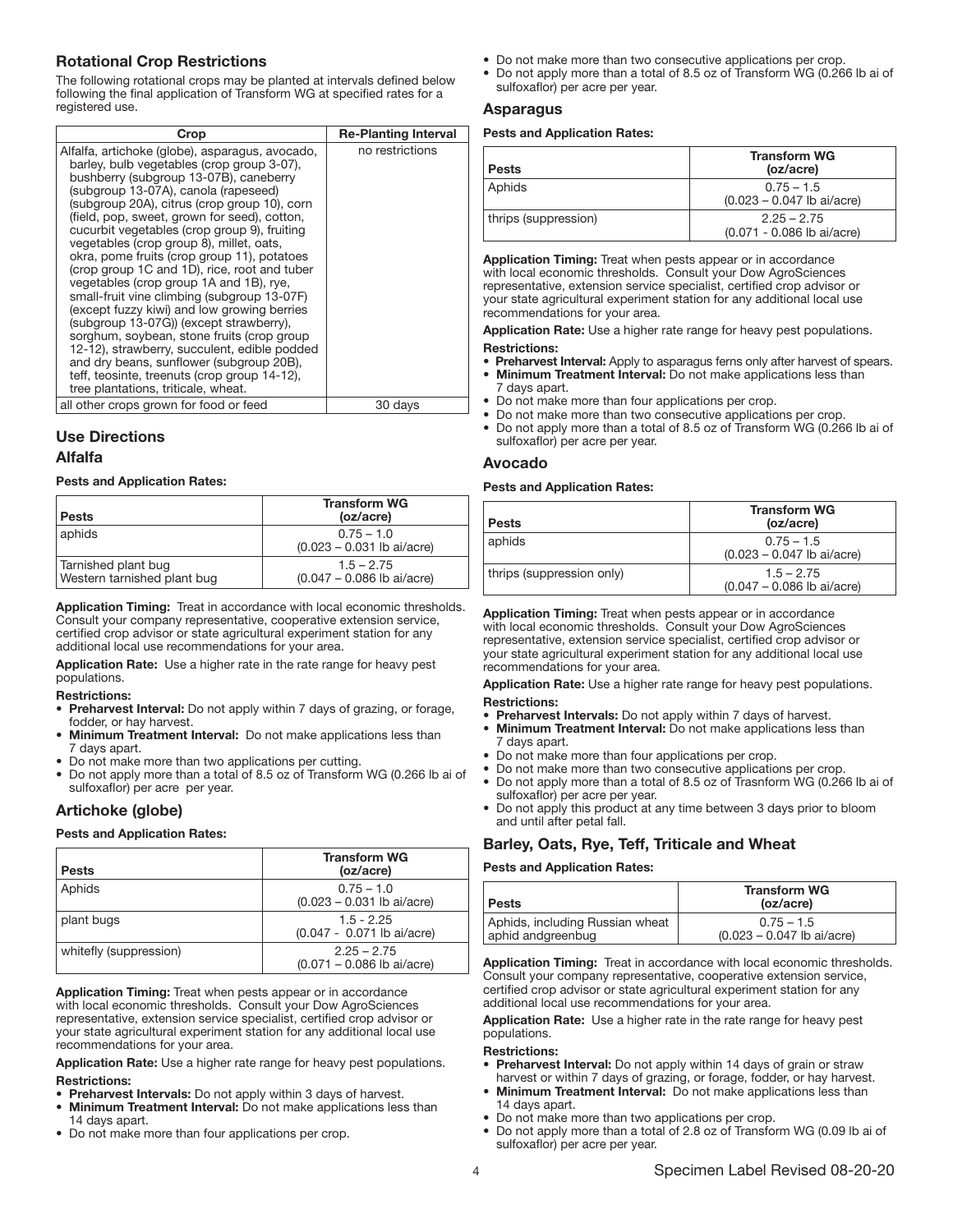## Bulb Vegetables (Crop Group 3-07)1

1Bulb vegetables (crop group 3-07) including beltsville bunching onion, bulb daylilly, bulb fritillaria, bulb garlic, bulb lily, bulb onion, bulb shallot, Chinese bulb onion, Chinese fresh leaf chive, elegans hosta, fresh leaf chive, fresh leaf shallot, fresh onion, garlic, great-headed bulb garlic, green onion, kurrat, lady's leek, leek, leaf fritillaria, macrostem onion, pearl onion, potato bulb onion, serpent bulb garlic, tree onion tops, Welsh onion tops, wild leek, and cultivars, varieties, and/or hybrids of these

## Pests and Application Rates:

| Pests                           | <b>Transform WG</b><br>(oz/acre) |
|---------------------------------|----------------------------------|
| onion thrips (suppression only) | 2.75<br>$(0.086$ lb ai/acre)     |

I Application Timing: Treat in accordance with local economic thresholds. Consult your company representative, cooperative extension service, certified crop advisor or state agricultural experiment station for any additional local use recommendations for your area.

#### Restrictions:

- Preharvest Interval: Do not apply within 7 days of harvest.
- Minimum Treatment Interval: Do not make applications less than 7 days apart.
- Do not make more than four applications per crop.
- Do not make more than two consecutive applications per crop.
- Do not apply more than a total of 8.5 oz of Transform WG (0.266 lb ai of sulfoxaflor) per acre per year.
- Do not apply this product at any time between 3 days prior to bloom and until after petal fall.

## Bushberry (Subgroup 13-07B)1

<sup>1</sup>Bushberry (subgroup 13-07B) including aronia berry; blueberry, highbush; blueberry, lowbush; buffalo currant; Chilean guava; cranberry, highbush; currant, black; currant, red; elderberry; European barberry; gooseberry; honeysuckle, edible; huckleberry; jostaberry; Juneberry (Saskatoon berry); lingonberry; native currant; salal; sea buckthorn; cultivars, varieties, and/or hybrids of these

## Pests and Application Rates:

| <b>Pests</b>                                                             | <b>Transform WG</b><br>(oz/acre)             |
|--------------------------------------------------------------------------|----------------------------------------------|
| Aphids                                                                   | $0.75 - 1.5$<br>$(0.023 - 0.047$ lb ai/acre) |
| Leafhopper<br>mealybugs<br>plant bugs                                    | $1.5 - 2.75$<br>$(0.047 - 0.086$ lb ai/acre) |
| scales (suppression)<br>stink bugs (suppression)<br>thrips (suppression) | 2.75<br>$(0.086$ lb ai/acre)                 |

Application Timing: Treat when pests appear or in accordance with local economic thresholds. Consult your Dow AgroSciences representative, extension service specialist, certified crop advisor or your state agricultural experiment station for any additional local use recommendations for your area.

Application Rate: Use a higher rate range for heavy pest populations. Restrictions:

- Preharvest Interval: Do not within 1 day of harvest.
- **Minimum Treatment Interval:** Do not make applications less than 7 days apart.
- Do not make more than four applications per crop.
- Do not make more than two consecutive applications per crop.
- Do not apply more than a total of 8.5 oz of Transform WG (0.266 lb ai of sulfoxaflor) per acre per year.

## Caneberry (Subgroup 13-07A)<sup>1</sup>

<sup>1</sup>Blackberry; loganberry; raspberry, black and red; wild raspberry; cultivars, varieties, and/or hybrids of these

## Pests and Application Rates:

| <b>Pests</b>                          | <b>Transform WG</b><br>(oz/acre)             |
|---------------------------------------|----------------------------------------------|
| Aphids                                | $0.75 - 1.5$<br>$(0.023 - 0.047$ lb ai/acre) |
| Leafhopper<br>mealybugs<br>plant bugs | $1.5 - 2.75$<br>$(0.047 - 0.086$ lb ai/acre) |

## Pests and Application Rates: (Cont.)

| <b>Pests</b>                                                             | <b>Transform WG</b><br>(oz/acre) |
|--------------------------------------------------------------------------|----------------------------------|
| scales (suppression)<br>stink bugs (suppression)<br>thrips (suppression) | 2.75<br>$(0.086$ lb ai/acre)     |

Ï Application Timing: Treat when pests appear or in accordance with local economic thresholds. Consult your Dow AgroSciences representative, extension service specialist, certified crop advisor or your state agricultural experiment station for any additional local use recommendations for your area.

Application Rate: Use a higher rate range for heavy pest populations. Restrictions:

- Preharvest Interval: Do not within 1 day of harvest.
- Minimum Treatment Interval: Do not make applications less than 7 days apart.
- Do not make more than four applications per crop.
- Do not make more than two consecutive applications per crop.
- Do not apply more than a total of 8.5 oz of Transform WG (0.266 lb ai of sulfoxaflor) per acre per year.

## Canola (Rapeseed) (Subgroup 20A)1

1Canola (rapeseed) (subgroup 20A) including borage, canola, crambe, cuphea, echium, flax seed, gold of pleasure, hare's ear mustard, lesquerella, lunaria, meadowfoam, milkweed, mustard seed, oil radish, poppy seed, rapeseed, sesame, sweet rocket cultivars, varieties and/or hybrids of these

## Pests and Application Rates:

| Pests  | <b>Transform WG</b><br>(oz/acre)             |
|--------|----------------------------------------------|
| Aphids | $0.5 - 0.75$<br>$(0.016 - 0.023$ lb ai/acre) |

Ī Application Timing: Treat in accordance with local economic thresholds. Consult your company representative, cooperative extension service, certified crop advisor or state agricultural experiment station for any additional local use recommendations for your area.

Application Rate: Use a higher rate in the rate range for heavy pest populations.

#### Restrictions:

- Preharvest Interval: Do not apply within 14 days of grain, straw, forage, fodder, or hay harvest.
- Minimum Treatment Interval: Do not make applications less than 14 days apart.
- Do not make more than two applications per year.
- Do not apply more than a total of 1.5 oz of Transform WG (0.046 lb ai of sulfoxaflor) per acre per year.
- Do not apply this product at any time between 3 days prior to bloom and until after petal fall.

## Citrus (Crop Group 10)1

<sup>1</sup>Citrus (crop group 10) including citrus citron, grapefruit, kumquat, lemon, lime, orange (sweet), orange (sour) tangelo, tangerine, and hybrids of these

## Pests and Application Rates:

| <b>Transform WG</b><br>(oz/acre)             |
|----------------------------------------------|
| $0.75 - 1.5$<br>(0.023 - 0.047 lb ai/acre)   |
| $1.5 - 2.75$<br>$(0.047 - 0.086$ lb ai/acre) |
| 2.75<br>$(0.086$ lb ai/acre)                 |
| 2.75<br>$(0.086$ lb ai/acre                  |
|                                              |

Advisory Pollinator Statement: Notifying known beekeepers within 1 mile of the treatment area 48 hours before the product is applied will allow them to take additional steps to protect their bees. Also, limiting application to times when managed bees and native pollinators are least active, e.g., 2 hours prior to sunset or when the temperature is below 50 $\degree$ F at the site of application, will minimize risk to bees. The RT<sub>25</sub> for this product is less than or equal to 3 hours.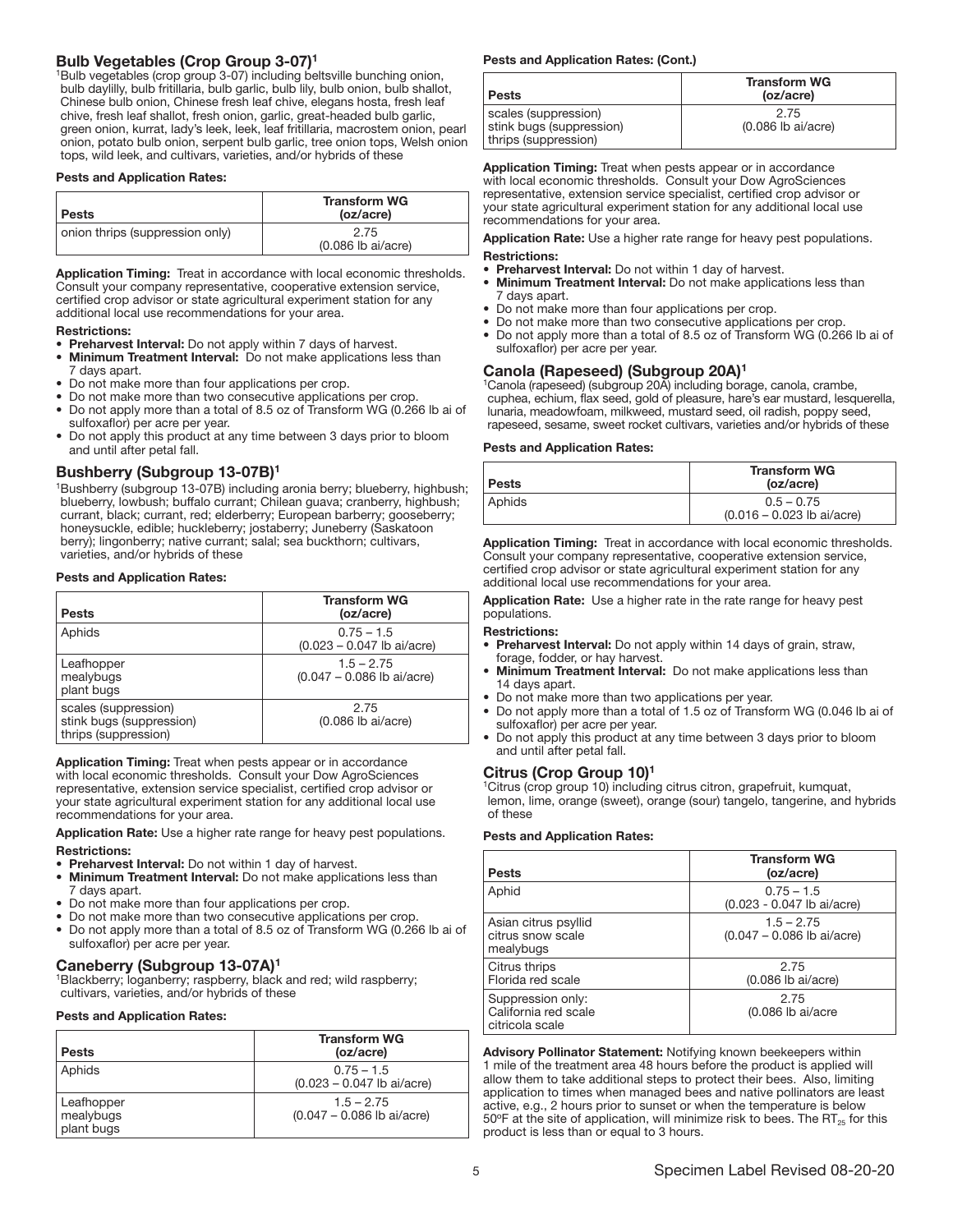Application Timing: Treat in accordance with local economic thresholds. Consult your company representative, cooperative extension service, certified crop advisor or state agricultural experiment station for any additional local use recommendations for your area. Time application for scales to the crawler stage.

Application Rate: Use a higher rate in the rate range for heavy pest populations.

#### Restrictions:

- Preharvest Interval: Do not apply within 1 day of harvest.
- Minimum Treatment Interval: Do not make applications less than 14 days apart.
- Do not make more than four applications per crop.
- Do not make more than two consecutive applications per crop. • Do not apply more than a total of 8.5 oz of Transform WG
- (0.266 lb ai of sulfoxaflor) per acre per year.
- Only one application is allowed between 3 days before bloom and until after petal fall per year.

## Corn (Field, Pop, Sweet, Grown for Seed), Millet, Sorghum and Teosinte Not for use on sweet sorghum

## Pests and Application Rates:

| <b>Pests</b> | <b>Transform WG</b><br>(oz/acre)             |
|--------------|----------------------------------------------|
| aphids       | $0.75 - 1.5$<br>$(0.023 - 0.047$ lb ai/acre) |

Ī Application Timing: Treat in accordance with local economic thresholds. Consult your company representative, cooperative extension service, certified crop advisor or state agricultural experiment station for any additional local use recommendations for your area.

Application Rate: Use a higher rate in the rate range for heavy pest populations.

#### Restrictions:

- Sweet Corn
- Preharvest Interval: Do not apply within 7 days of harvest.
- Minimum Treatment Interval: Do not make applications less than 14 days apart.
- Do not make more than two applications per acre per year.
- Do not apply more than a total of 3.0 oz of Transform WG (0.09 lb ai of sulfoxaflor) per acre per year.

#### Corn (Field, Pop, Sweet, Grown for Seed) Millet, Sorghum and Teosinte

- Preharvest Interval: Do not apply within 14 days of grain or straw harvest or within 7 days of grazing, forage, fodder, or hay harvest.
- Minimum Treatment Interval: Do not make applications less than 14 days apart.
- Do not make more than two applications per acre per year.
- Do not apply more than a total of 3.0 oz of Transform WG (0.09 lb ai of sulfoxaflor) per acre per year.
- Do not use on sweet sorghum.
- Do not apply product 3 days before bloom or until after seed set.

#### Cotton Ĩ

## Pests and Application Rates:

| <b>Pests</b>                       | <b>Transform WG</b><br>(oz/acre)              |
|------------------------------------|-----------------------------------------------|
| cotton aphid                       | $0.75 - 1.0$<br>$(0.023 - 0.031$ lb ai/acre)  |
| cotton fleahopper                  | $0.75 - 1.5$<br>$(0.023 - 0.047)$ lb ai/acre) |
| tarnished plant bug                | $1.5 - 2.25$                                  |
| western tarnished plant bug        | $(0.047 - 0.071$ lb ai/acre)                  |
| sweetpotato whitefly,              | $2.0 - 2.25$                                  |
| silverleaf whitefly                | $(0.063 - 0.071$ lb ai/acre)                  |
| Suppression only: brown stink bug, | $2.0 - 2.25$                                  |
| southern green stink bug, thrips   | $(0.063 - 0.071$ lb ai/acre)                  |

Advisory Pollinator Statement: Notifying known beekeepers within 1 mile of the treatment area 48 hours before the product is applied will allow them to take additional steps to protect their bees. Also, limiting application to times when managed bees and native pollinators are least active, e.g. 2 hours prior to sunset or when the temperature is below  $50^{\circ}$  F at the site of application will minimize risk to bees. The RT<sub>25</sub> for this product is less than or equal to 3 hours.

Application Timing: Treat in accordance with local economic thresholds. Consult your company representative, cooperative extension service, certified crop advisor or state agricultural experiment station for any additional local use recommendations for your area.

Application Rate: Use a higher rate in the rate range for heavy pest populations. Two applications may be required for optimum tarnished plant bug control under high pest pressure or heavy immigration of plant bugs from other crops.

#### Restrictions:

- Preharvest Interval: Do not apply within 14 days of harvest.
- **Minimum Treatment Interval:** Do not make applications less than 5 days apart.
- Do not make more than four applications per acre per year.
- Do not make more than two consecutive applications per crop.
- Do not apply more than a total of 8.5 oz of Transform WG (0.266 lb ai of sulfoxaflor) per acre per year.

## Cucurbit Vegetables (Crop Group 9)1

1Cucurbit vegetables (crop group 9) including balsam apple, balsam pear, bitter melon, cantaloupe, casaba, chayote, Chinese cucumber, Chinese okra, crenshaw melon, crookneck squash, cucumber, cucuzza, edible gourds, golden pershaw melon, hechima, honey balls, honeydew melon, hyotan, mango melon, Persian melon, pineapple melon, pumpkin, Santa Claus melon, scallop squash, snake melon, spaghetti squash, straightneck squash, summer squash, true cantaloupe, vegetable marrow, watermelon, winter squash, and other varieties and/or hybrids of these

## Pests and Application Rates:

| <b>Pests</b>                                | <b>Transform WG</b><br>(oz/acre)             |
|---------------------------------------------|----------------------------------------------|
| Aphids                                      | 0.75<br>$(0.023$ lb ai/acre)                 |
| silverleaf whitefly<br>sweetpotato whitefly | $2.0 - 2.25$<br>$(0.063 - 0.071$ lb ai/acre) |
| thrips (suppression only)                   | 2.25<br>$(0.071$ lb ai/acre)                 |
|                                             |                                              |

Ī Advisory Pollinator Statement: Notifying known beekeepers within 1 mile of the treatment area 48 hours before the product is applied will allow them to take additional steps to protect their bees. Also, limiting application to times when managed bees and native pollinators are least active, e.g., 2 hours prior to sunset or when the temperature is below 50 $\degree$ F at the site of application, will minimize risk to bees. The RT<sub>25</sub> for this product is less than or equal to 3 hours.

Application Timing: Treat in accordance with local economic thresholds. Consult your company representative, cooperative extension service, certified crop advisor or state agricultural experiment station for any additional local use recommendations for your area. Two applications may be required for optimum control of whiteflies

Application Rate: Use a higher rate in the rate range for heavy pest populations.

#### Restrictions:

- Preharvest Interval: Do not apply within 1 day of harvest.
- **Minimum Treatment Interval:** Do not make applications less than 7 days apart.
- Do not make more than four applications per crop.
- Do not make more than two consecutive applications per crop.
- Do not apply more than a total of 8.5 oz of Transform WG (0.266 lb ai of sulfoxaflor) per acre per year.

## **Fruiting Vegetables (Crop Group 8)<sup>1</sup> and Okra** 1Fruiting vegetables (crop group 8) including bell pepper, eggplant,

groundcherry, pimento, sweet pepper, tomatillo, tomato

## Pests and Application Rates:

| <b>Pests</b>                                                                  | <b>Transform WG</b><br>(oz/acre)             |
|-------------------------------------------------------------------------------|----------------------------------------------|
| Aphids                                                                        | $0.75 - 1.0$<br>$(0.023 - 0.031$ lb ai/acre) |
| plant bugs                                                                    | $1.5 - 2.25$<br>(0.047 - 0.071 lb ai/acre)   |
| greenhouse whitefly (outdoors)<br>silverleaf whitefly<br>sweetpotato whitefly | $2 - 2.25$<br>$(0.063 - 0.071$ lb ai/acre)   |
| thrips (suppression only)                                                     | 2.25<br>$(0.071$ lb ai/acre)                 |

I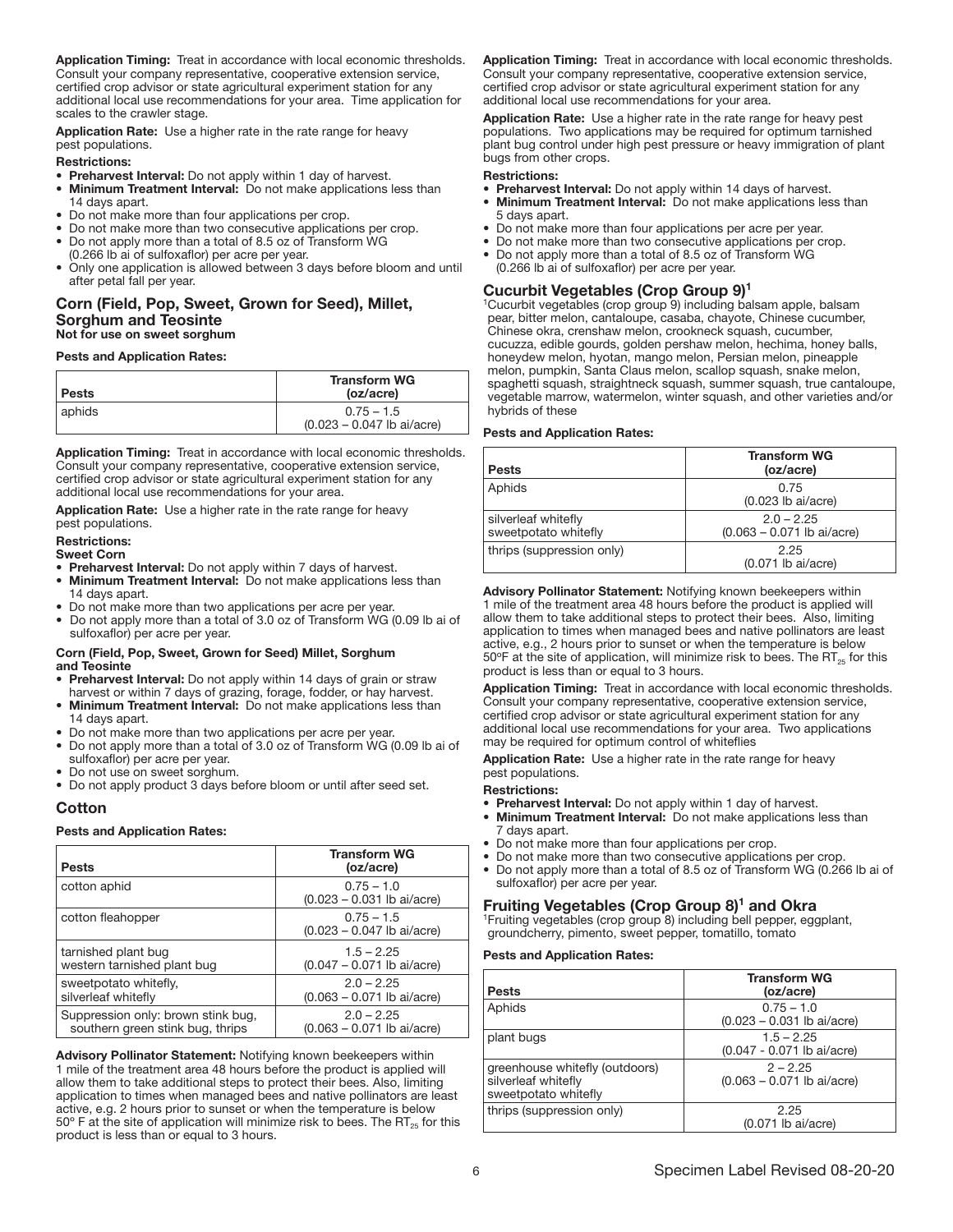Application Timing: Treat in accordance with local economic thresholds. Consult your company representative, cooperative extension service, certified crop advisor or state agricultural experiment station for any additional local use recommendations for your area. Two applications may be required for optimum control of whiteflies.

Application Rate: Use a higher rate in the rate range for heavy pest populations.

#### Restrictions:

- Preharvest Interval: Do not apply within 1 day of harvest.
- **Minimum Treatment Interval:** Do not make applications less than 7 days apart.
- Do not make more than four applications per crop.
- Do not make more than two consecutive applications per crop.
- Do not apply more than a total of 8.5 oz of Transform WG (0.266 lb ai of sulfoxaflor) per acre per year.

#### Leaves of Root and Tuber Vegetables (Crop Group 2)<sup>1</sup>

<sup>1</sup>Leaves of root and tuber vegetables (crop group 2) including bitter cassava, black salsify, carrot, celeriac (celery root), chicory, dasheen (taro), edible burdock, garden beet, oriental radish (daikon), parsnip, radish, rutabaga, sugar beet, sweet cassava, sweet potato, tanier, true yam, turnip, turnip-rooted chervil

## Pests and Application Rates:

| <b>Pests</b>                                | <b>Transform WG</b><br>(oz/acre)             |
|---------------------------------------------|----------------------------------------------|
| Aphids                                      | $0.75 - 1.0$<br>$(0.023 - 0.031$ lb ai/acre) |
| Leafhoppers                                 | $1.5 - 2.75$<br>$(0.047 - 0.086$ lb ai/acre) |
| silverleaf whitefly<br>sweetpotato whitefly | $2.0 - 2.75$<br>$(0.063 - 0.086$ lb ai/acre) |

Application Timing: Treat in accordance with local economic thresholds. Consult your company representative, cooperative extension service, certified crop advisor or state agricultural experiment station for any additional local use recommendations for your area. Two applications may be required for optimum control of whiteflies.

Application Rate: Use a higher rate in the rate range for heavy pest populations.

#### Restrictions:

- Preharvest Interval: Do not apply within 7 days of harvest.
- **Minimum Treatment Interval:** Do not make applications less than 7 days apart.
- Do not make more than four applications per crop.
- Do not make more than two consecutive applications per crop.
- Do not apply more than a total of 8.5 oz of Transform WG (0.266 lb ai of sulfoxaflor) per acre per year.
- Do not apply this product at any time between 3 days prior to bloom and until after petal fall.

#### Pome Fruits (Crop Group 11)1

1Pome fruits (crop group 11) including apples, crabapple, loquat, mayhaw, pears, quince

## Pests and Application Rates:

| <b>Pests</b>                      | <b>Transform WG</b><br>(oz/acre) |
|-----------------------------------|----------------------------------|
| aphids                            | $0.75 - 1.5$                     |
| white apple leafhopper            | (0.023 - 0.047 lb ai/acre)       |
| plant bugs                        | $1.5 - 2.75$                     |
| woolly apple aphid                | $(0.047 - 0.086$ lb ai/acre)     |
| pear psylla (suppression only)    | 2.75                             |
| San Jose scale (suppression only) | $(0.086$ lb ai/acre)             |

Application Timing: Treat in accordance with local economic thresholds. Consult your company representative, cooperative extension service, certified crop advisor or state agricultural experiment station for any additional local use recommendations for your area. Time application for San Jose scale to the crawler stage.

Application Rate: Use a higher rate in the rate range for heavy pest populations.

#### Restrictions:

- Preharvest Interval: Do not apply within 7 days of harvest.
- **Minimum Treatment Interval:** Do not make applications less than 7 days apart.
- Do not make more than four applications per crop.
- Do not make more than two consecutive applications per crop.
- Do not apply more than a total of 8.5 oz of Transform WG (0.266 lb ai of sulfoxaflor) per acre per year.
- Do not apply this product at any time between 3 days prior to bloom and until after petal fall.

#### Rice Ī

## Pests and Application Rates:

| Pests                                   | <b>Transform WG</b><br>(oz/acre) |
|-----------------------------------------|----------------------------------|
| Suppression only: brown stink bug, rice | 2.75                             |
| stink bug, southern green stink bug     | $(0.086$ lb ai/acre)             |

I Application Timing: Treat in accordance with local economic thresholds. Consult your Dow AgroSciences representative, cooperative extension service, certified crop advisor or state agricultural experiment station for any additional local use recommendations for your area.

Application Rate: Use a higher rate in the rate range for heavy pest populations.

#### Restrictions:

- Preharvest Interval: Do not apply within 14 days of grain or straw harvest.
- Minimum Treatment Interval: Do not make applications less than 14 days apart.
- Do not make more than four applications per acre per year.
- Do not make more than two consecutive applications per crop. • Do not apply more than a total of 8.5 oz of Transform WG (0.266 lb ai of
- sulfoxaflor) per acre per year.
- Do not release floodwater within 7 days of an application.
- Do not use treated rice fields for the aquaculture of edible fish and crustaceans.

## Root and Tuber Vegetables (Crop Groups 1A and 1B)1

1Root and tuber vegetables (crop group 1) including bitter black salsify, carrot, celeriac, chicory, daikon, edible burdock, garden beet, ginseng, horseradish, oriental radish, parsnip, radish, rutabaga, salsify, skirret, Spanish salsify, sugar beet, turnip, turnip-rooted chervil, turnip-rooted parsley

## Pests and Application Rates:

| <b>Pests</b>                                | <b>Transform WG</b><br>(oz/acre)             |
|---------------------------------------------|----------------------------------------------|
| Aphids                                      | $0.75 - 1.5$<br>$(0.023 - 0.047$ lb ai/acre) |
| Leafhoppers                                 | $1.5 - 2.75$<br>$(0.047 - 0.086$ lb ai/acre) |
| silverleaf whitefly<br>sweetpotato whitefly | $2.0 - 2.75$<br>$(0.063 - 0.086$ lb ai/acre) |

Application Timing: Treat in accordance with local economic thresholds. Consult your company representative, cooperative extension service, certified crop advisor or state agricultural experiment station for any additional local use recommendations for your area. Two applications may be required for optimum control of whiteflies.

Application Rate: Use a higher rate in the rate range for heavy pest populations.

Restrictions:

- Preharvest Interval: Do not apply within 7 days of harvest.
- **Minimum Treatment Interval:** Do not make applications less than 7 days apart.
- Do not make more than four applications per crop.
- Do not make more than two consecutive applications per crop.
- Do not apply more than a total of 8.5 oz of Transform WG (0.266 lb ai of sulfoxaflor) per acre per year.
- Do not apply this product at any time between 3 days prior to bloom and until after petal fall.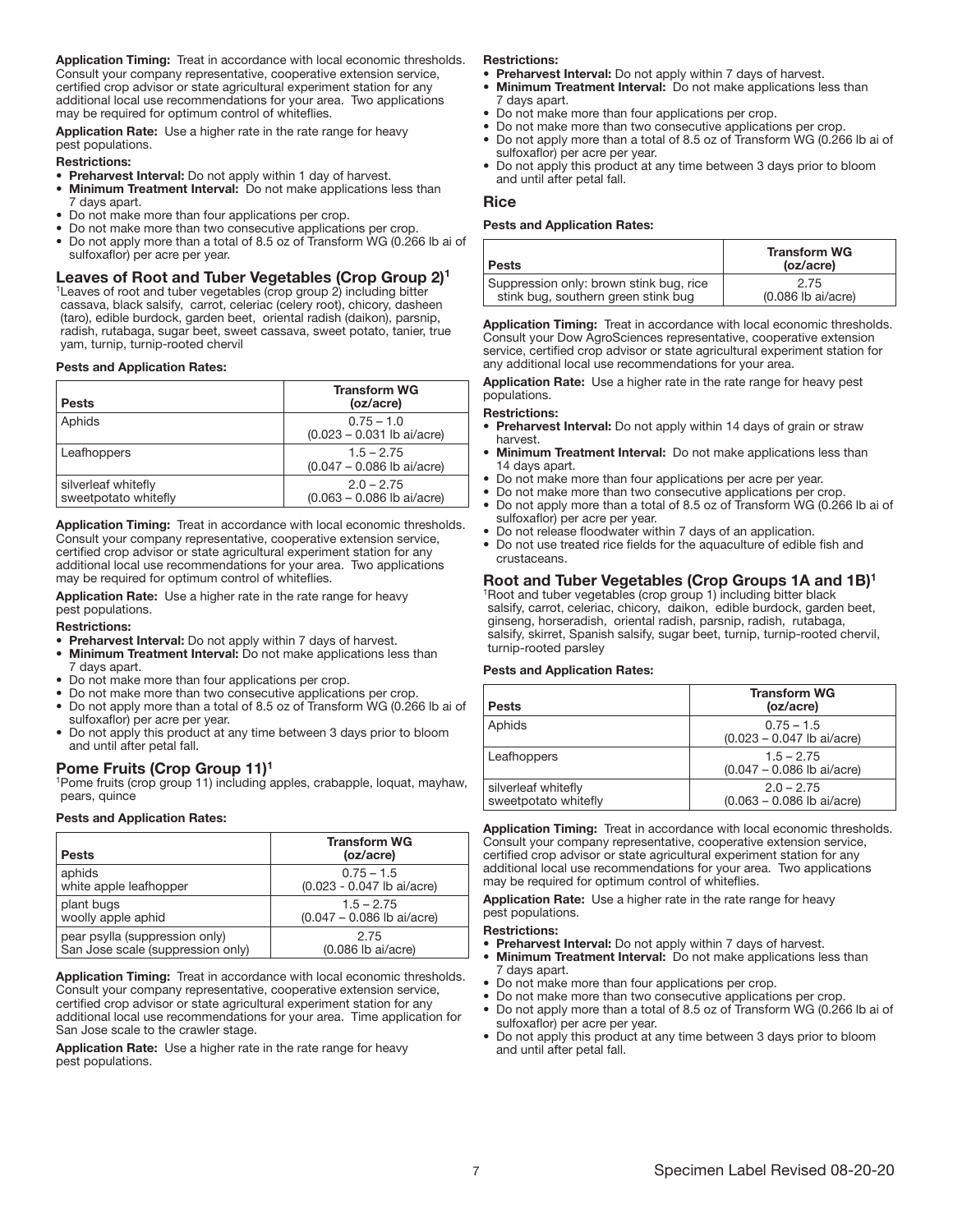## Potatoes (Crop Groups 1C and 1D)1

1Root and tuber vegetables (crop group 1) including arracacha, arrowroot, bitter cassava, chayote (root), Chinese artichoke, chufa, dasheen, edible canna, ginger, Jerusalem artichoke, leren, potato, sweet cassava, sweet potato, tanier, true yam, turmeric, yam, yam bean

## Pests and Application Rates:

| <b>Pests</b>                                                  | <b>Transform WG</b><br>(oz/acre)             |
|---------------------------------------------------------------|----------------------------------------------|
| aphids                                                        | $0.75 - 1.5$<br>$(0.023 - 0.047$ lb ai/acre) |
| Leafhoppers                                                   | $1.5 - 2.25$<br>$(0.047 - 0.071$ lb ai/acre) |
| Potato psyllid<br>silverleaf whitefly<br>sweetpotato whitefly | $2.0 - 2.25$<br>$(0.063 - 0.071$ lb ai/acre) |

Application Timing: Treat in accordance with local economic thresholds. Consult your company representative, cooperative extension service, certified crop advisor or state agricultural experiment station for any additional local use recommendations for your area. Two applications may be required for optimum control of whiteflies.

Application Rate: Use a higher rate in the rate range for heavy pest populations.

#### Restrictions:

• Preharvest Interval: Do not apply within 7 days of harvest.

- Minimum Treatment Interval: Do not make applications less than 14 days apart.
- Do not make more than four applications per crop.
- Do not make more than two consecutive applications per crop.
- Do not apply more than a total of 8.5 oz of Transform WG (0.266 lb ai of sulfoxaflor) per acre per year.

## Small Fruit Vine Climbing (Except Fuzzy Kiwifruit) (Subgroup 13-07F)<sup>1</sup> and Low Growing Berry (Subgroup **13-07G)<sup>2</sup> (except strawberry)**<br><sup>1</sup>Small fruit vine climbing (except fuzzy kiwifruit) (subgroup 13-07F)

including amur river grape, gooseberry, grape, hardy kiwifruit, Maypop, schisandra berry, and cultivars, varieties and/or hybrids of these 2Low growing berry (subgroup 13-07G) (except strawberry) including bearberry, bilberry, lowbush blueberry, cloudberry, cranberry, lingonberry,

muntries, partridgeberry, and cultivars, varieties and/or hybrids of these

## Pests and Application Rates:

| <b>Pests</b>                                | <b>Transform WG</b><br>(oz/acre)             |
|---------------------------------------------|----------------------------------------------|
| grape leafhopper<br>mealybugs<br>plant bugs | $1.5 - 2.75$<br>$(0.047 - 0.086$ lb ai/acre) |
| thrips (suppression only)                   | 2.75<br>$(0.086$ lb ai/acre)                 |

Application Timing: Treat in accordance with local economic thresholds. Consult your company representative, cooperative extension service, certified crop advisor or state agricultural experiment station for any additional local use recommendations for your area.

Application Rate: Use a higher rate in the rate range for heavy pest populations.

#### Restrictions:

#### • Preharvest Interval:

- Subgroup 13-07F Do not apply within 7 days of harvest
- Subgroup 13-07G Do not apply within 1 day of harvest
- **Minimum Treatment Interval:** Do not make applications less than 7 days apart.
- Do not make more than four applications per crop.
- Do not make more than two consecutive applications per crop.
- Do not apply more than a total of 8.5 oz of Transform WG (0.266 lb ai of sulfoxaflor) per acre per year.
- Do not apply this product at any time between 3 days prior to bloom and until after petal fall.

## Soybean

## Pests and Application Rates:

| <b>Pests</b>                                                     | <b>Transform WG</b><br>(oz/acre)             |
|------------------------------------------------------------------|----------------------------------------------|
| soybean aphid                                                    | $0.75 - 1.0$<br>$(0.023 - 0.031$ lb ai/acre) |
| Suppression only:<br>brown stink bug<br>southern green stink bug | $2.0 - 2.25$<br>$(0.063 - 0.071$ lb ai/acre) |

Ī Application Timing: Treat in accordance with local economic thresholds. Consult your company representative, cooperative extension service, certified crop advisor or state agricultural experiment station for any additional local use recommendations for your area.

Application Rate: Use a higher rate in the rate range for heavy pest populations.

#### Restrictions:

- Preharvest Interval: Do not apply within 7 days of seed, forage or hay harvest.
- **Minimum Treatment Interval:** Do not make applications less than 14 days apart.
- Do not make more than four applications per crop.
- Do not make more than two consecutive applications per crop.
- Do not apply more than a total of 8.5 oz of Transform WG
- (0.266 lb ai of sulfoxaflor) per acre per year.
- No more than two applications may be made to soybean forage.

## Stone Fruits (Crop Group 12-12)<sup>1</sup>

1Stone fruits (crop group 12-12) including apricot, nectarine, peach, plum, prune, sweet cherry, tart cherry

## Pests and Application Rates:

| <b>Pests</b>                                                                  | <b>Transform WG</b><br>(oz/acre)           |
|-------------------------------------------------------------------------------|--------------------------------------------|
| aphids                                                                        | $0.75 - 1.5$<br>(0.023 - 0.047 lb ai/acre) |
| San Jose scale (suppression only)<br>western flower thrips (suppression only) | 2.75<br>$(0.086$ lb ai/acre)               |

Application Timing: Treat in accordance with local economic thresholds. Consult your company representative, cooperative extension service, certified crop advisor or state agricultural experiment station for any additional local use recommendations for your area. Time application for San Jose scale to the crawler stage.

Application Rate: Use a higher rate in the rate range for heavy pest populations.

#### Restrictions:

- Preharvest Interval: Do not apply within 7 days of harvest.
- Minimum Treatment Interval: Do not make applications less than days apart.
- Do not make more than four applications per crop.
- Do not make more than two consecutive applications per crop.
- Do not apply more than a total of 8.5 oz of Transform WG (0.266 lb ai of sulfoxaflor) per acre per year.
- Do not apply this product at any time between 3 days prior to bloom and until after petal fall.

## **Strawberry**

## Pests and Application Rates:

| <b>Pests</b>              | <b>Transform WG</b><br>(oz/acre)             |
|---------------------------|----------------------------------------------|
| plant bugs                | $1.5 - 2.25$<br>$(0.047 - 0.071$ lb ai/acre) |
| thrips (suppression only) | 2.25<br>$(0.071$ lb ai/acre)                 |

Ī Advisory Pollinator Statement: Notifying known beekeepers within 1 mile of the treatment area 48 hours before the product is applied will allow them to take additional steps to protect their bees. Also, limiting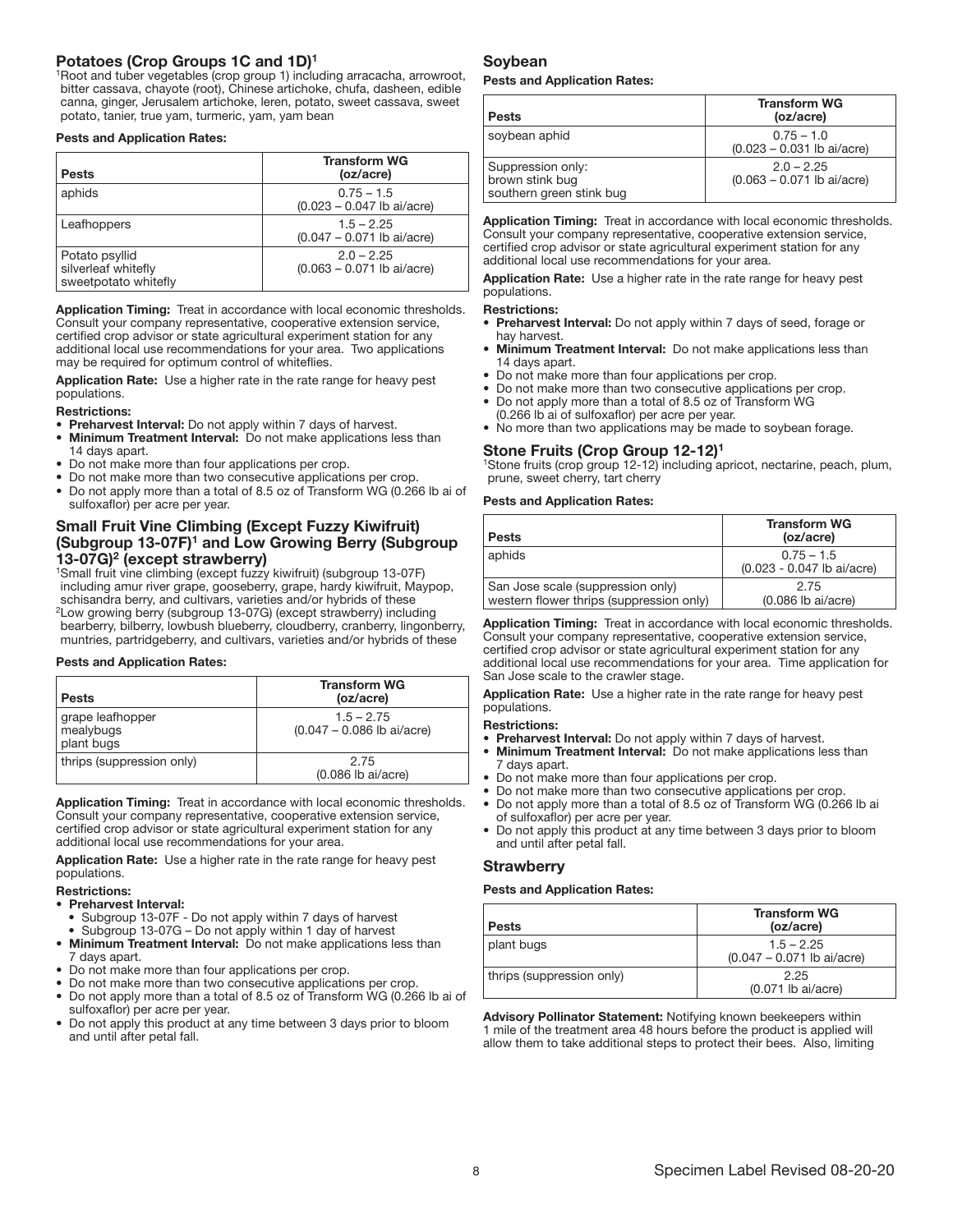application to times when managed bees and native pollinators are least active, e.g., 2 hours prior to sunset or when the temperature is below 50 $\degree$ F at the site of application, will minimize risk to bees. The RT<sub>25</sub> for this product is less than or equal to 3 hours.

Application Timing: Treat in accordance with local economic thresholds. Consult your company representative, cooperative extension service, certified crop advisor or state agricultural experiment station for any additional local use recommendations for your area.

Application Rate: Use a higher rate in the rate range for heavy pest populations.

#### Restrictions:

- Preharvest Interval: Do not apply within 1 day of harvest.
- Minimum Treatment Interval: Do not make applications less than 7 days apart.
- Do not make more than four applications per crop.
- Do not make more than two consecutive applications per crop.
- Do not apply more than a total of 8.5 oz of Transform WG (0.266 lb ai of sulfoxaflor) per acre per year.

#### Succulent, Edible Podded and Dry Beans<sup>1</sup>

<sup>1</sup>Succulent, edible podded, and dry beans including adzuki bean, asparagus bean, bean, blackeyed pea, broad bean, chickpea, Chinese longbean, cowpea, fava bean, field bean, garbanzo bean, grain lupine, green lima bean, jackbean, kidney bean, lablab bean, lima bean, moth bean, mung bean, navy bean, pinto bean, rice bean, runner bean, snap bean, sweet lupine, sword bean, tepary bean, wax bean, white lupine, white sweet lupine, yardlong bean

## Pests and Application Rates:

| <b>Pests</b>                                                     | <b>Transform WG</b><br>(oz/acre)             |
|------------------------------------------------------------------|----------------------------------------------|
| aphids                                                           | $0.75 - 1.0$<br>$(0.023 - 0.031$ lb ai/acre) |
| plant bugs                                                       | $1.5 - 2.25$<br>(0.047 - 0.071 lb ai/acre)   |
| Suppression only:<br>brown stink bug<br>southern green stink bug | $2.0 - 2.25$<br>$(0.063 - 0.071$ lb ai/acre) |
| thrips (suppression only)                                        | 2.25<br>$(0.071$ lb ai/acre)                 |

Application Timing: Treat in accordance with local economic thresholds. Consult your company representative, cooperative extension service, certified crop advisor or state agricultural experiment station for any additional local use recommendations for your area.

Application Rate: Use a higher rate in the rate range for heavy pest populations.

#### Restrictions:

- Preharvest Interval: Do not apply within 7 days of harvest.
- Minimum Treatment Interval: Do not make applications less than 14 days apart.
- Do not make more than four applications per crop.
- Do not make more than two consecutive applications per crop.
- Do not apply more than a total of 8.5 oz of Transform WG (0.266 lb ai of sulfoxaflor) per acre per year.

## Sunflower (Subgroup 20B)

1Calendula; castor oil plant; chinese tallowtree; euphorbia; evening primrose; jojoba; niger seed; rose hip; safflower; stokes aster; sunflower; tallowwood; tea oil plant; vernonia; cultivars, varieties, and/or hybrids of these.

## Pests and Application Rates:

| <b>Pests</b>              | <b>Transform WG</b><br>(oz/acre)             |
|---------------------------|----------------------------------------------|
| Aphids                    | $0.75 - 1.0$<br>$(0.023 - 0.031$ lb ai/acre) |
| Plant bugs                | $1.5 - 2.75$<br>$(0.047 - 0.086$ lb ai/acre) |
| Thrips (suppression only) | 2.75<br>$(0.086$ lb ai/acre)                 |

Ī Application Timing: Treat when pests appear or in accordance with local economic thresholds. Consult your Dow AgroSciences representative, extension service specialist, certified crop advisor or your state agricultural experiment station for any additional local use recommendations for your area.

Application Rate: Use a higher rate range for heavy pest populations.

#### Restrictions:

- Preharvest Interval: Do not within 14 days of harvest.
- **Minimum Treatment Interval:** Do not make applications less than 7 days apart.
- Do not make more than two applications per crop.
- Do not apply more than a total of 5.5 oz of Transform WG (0.172 lb ai of sulfoxaflor) per acre per year.

## Tree Nuts (Crop Group 14-12)1

<sup>1</sup>Tree nuts (crop group 14-12) including almonds, cashew, chestnut, filbert (hazelnut), macadamia nut, pecan, pistachio, walnut

## Pests and Application Rates:

| <b>Pests</b>                      | <b>Transform WG</b><br>(oz/acre)           |
|-----------------------------------|--------------------------------------------|
| aphids                            | $0.75 - 1.5$<br>(0.023 - 0.047 lb ai/acre) |
| San Jose scale (suppression only) | 2.75<br>$(0.086$ lb ai/acre)               |

٦ Application Timing: Treat in accordance with local economic thresholds. Consult your company representative, cooperative extension service, certified crop advisor or state agricultural experiment station for any additional local use recommendations for your area. Time application for San Jose scale to the crawler stage.

Application Rate: Use a higher rate in the rate range for heavy pest populations.

#### Restrictions:

- Preharvest Interval: Do not apply within 7 days of harvest.
- Minimum Treatment Interval: Do not make applications less than 7 days apart.
- Do not make more than four applications per crop.
- Do not make more than two consecutive applications per crop.
- Do not apply more than a total of 8.5 oz of Transform WG (0.266 lb ai of sulfoxaflor) per acre per year.
- Do not apply this product at any time between 3 days prior to bloom and until after petal fall.

## Tree Plantations

Conifers, including Christmas trees, and deciduous trees

| <b>Pests</b>                                                                | <b>Transform WG</b><br>oz/100 gallons | <b>Transform WG</b><br>oz/acre                                |
|-----------------------------------------------------------------------------|---------------------------------------|---------------------------------------------------------------|
| Aphids<br>mealybugs such as: citrus<br>mealybug                             | $0.75 - 1.12$<br>$(21 - 31)$ g)       | $1.5 - 2.25$<br>$(0.047 - 0.071$ lb ai/acre)<br>$(42 - 63$ g) |
| lacebug<br>pine needle scale (time<br>application to the<br>crawler stage)  | 1.12<br>(31 g)                        | 2.25<br>$(0.071$ lb ai/acre)<br>(63 g)                        |
| scale (time application to<br>the crawler stage) such as<br>cottony cushion | 1.37<br>(38 g)                        | 2.75<br>$(0.086$ lb ai/acre)<br>(77 g)                        |

Advisory Pollinator Statement: Notifying known beekeepers within 1 mile of the treatment area 48 hours before the product is applied will allow them to take additional steps to protect their bees. Also, limiting application to times when managed bees and native pollinators are least active, e.g., 2 hours prior to sunset or when the temperature is below 50 $\degree$ F at the site of application, will minimize risk to bees. The RT<sub>25</sub> for this product is less than or equal to 3 hours.

Application Timing: Time applications to reach larvae when small or just hatching. Time application for scale to the crawler stage. A 14-day re-treatment schedule may be necessary to maintain control. Consult with your company representative, state agricultural experiment station, certified pest control advisor, or extension specialist for information on application timing for specific pests in your area.

Application Rate: The rate of Transform WG applied per acre will depend upon tree size and severity of infestation. Use a higher rate in the rate range for large trees or heavy infestations. Apply in sufficient volume to ensure thorough coverage.

#### Restrictions:

- Minimum Treatment Interval: Do not make applications less than 14 days apart.
- Do not make more than two consecutive applications.
- Do not make more than four applications per crop per year
- Do not apply more than a total of 8.5 oz of Transform WG (0.266 lb ai of sulfoxaflor) per acre per year.
- Do not apply this product at any time between 3 days prior to bloom and until after petal fall.